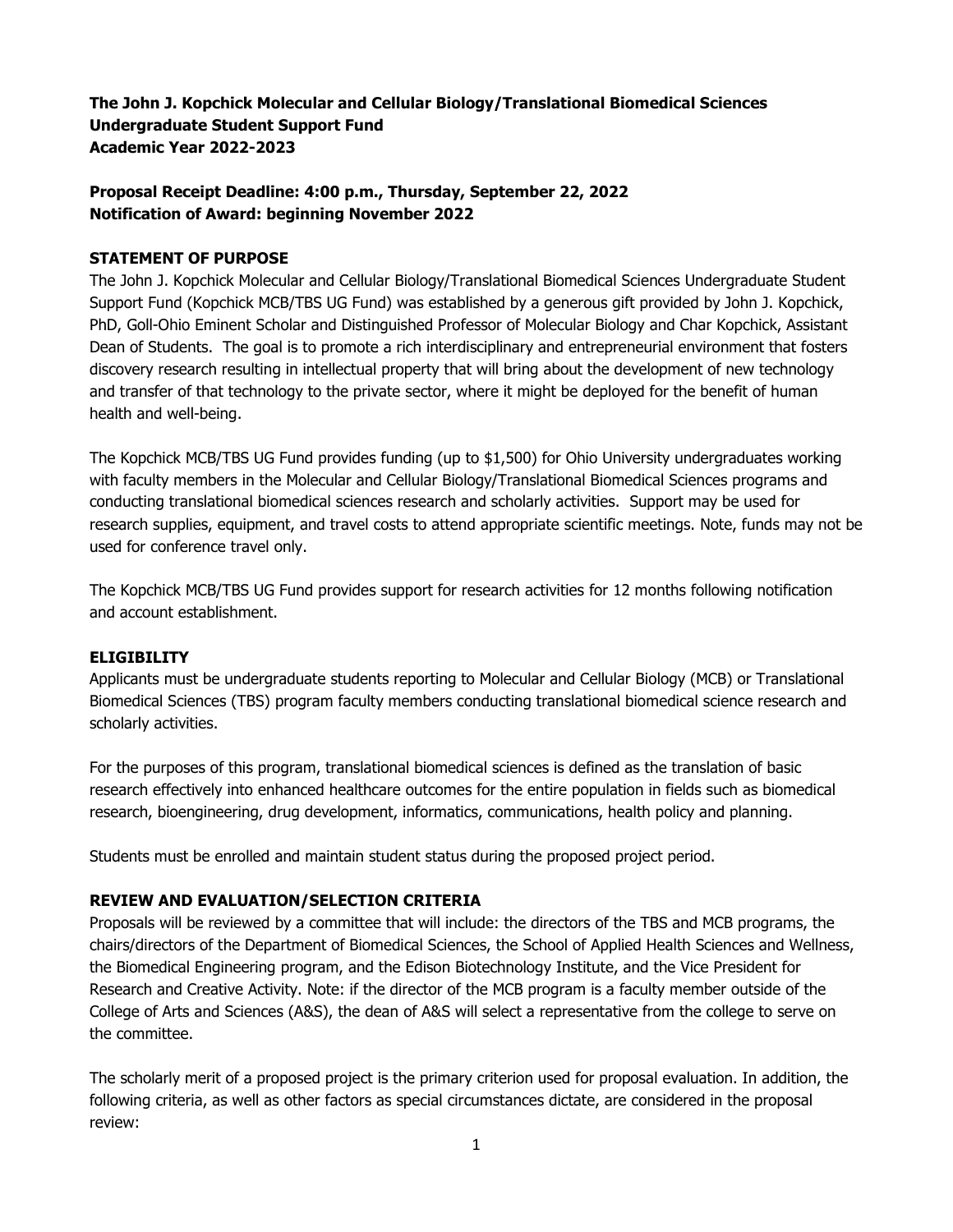- 1. The relevance of the proposed research to translational biomedical sciences.
- 2. The strength of the scientific rationale.
- 3. The probability that the research will lead to new and relevant scientific information and may result in patent-protected intellectual property and/or know-how.
- 4. The probability of positioning the student for success in subsequent 'real-life' professional activities.
- 5. Evidence, when applicable, that funding is not a duplication of other internal or external support.

#### **PROPOSAL PREPARATION GUIDELINES**

Please review the guidelines before submitting a proposal. Very meritorious proposals are often not funded because these guidelines are not followed, and information needed to make an informed, objective decision is not available to the committee. Many reviewers feel that the care with which a proposal is prepared indicates the care with which the work will be done by the investigator.

The proposal must be written by the student with the review and approval of the mentor (as signified by the signature on the cover page and the mentor's endorsement included in the proposal).

# **\*\*Please Note: The committee has the right to return without review any proposals that do not conform to these format requirements.\*\***

The goal of the requirements for type size, spacing, and margins is to provide legible documents of roughly similar length. The use of unusual typefaces defeats the goal the committee hopes to achieve. Please review all electronic attachments before submitting.

Questions concerning the proposal preparation process should be directed to Roxanne Male'-Brune, Office of the Vice President for Research and Creative Activity, E-mail: [male-bru@ohio.edu.](mailto:male-bru@ohio.edu)

## **PROPOSAL SECTIONS**

- Number pages to facilitate the review process.
- Do not submit any hard copies in any form.
- Proposal **must** be submitted as a single PDF document, including scanned images of the fully signed cover page and checklist.

Assemble the PDF in the following order with the following formatting/page limits:

NOTE: The bibliography is now separate from the Project Narrative. NOTE: A Current or Previous Funding section is now required if applicable. NOTE: A biographical sketch for the faculty mentor is now required.

| 1. Cover page                            | use Kopchick MCB/TBS UG Fund form             |
|------------------------------------------|-----------------------------------------------|
| 2. Biographical Sketch                   | one page                                      |
| 3. Current or Previous Funding           | 200-word limit per award                      |
| 4. Biographical Sketch of Faculty Mentor | up to 5 pages (e.g., NSF and NIH biosketches) |
| 3. Project Narrative                     | 4 double-spaced pages                         |
| 4. Bibliography                          | one page                                      |
| 5. Mentor's Endorsement                  | one page                                      |
| 6. Budget and Justification              | no limit specified                            |
|                                          |                                               |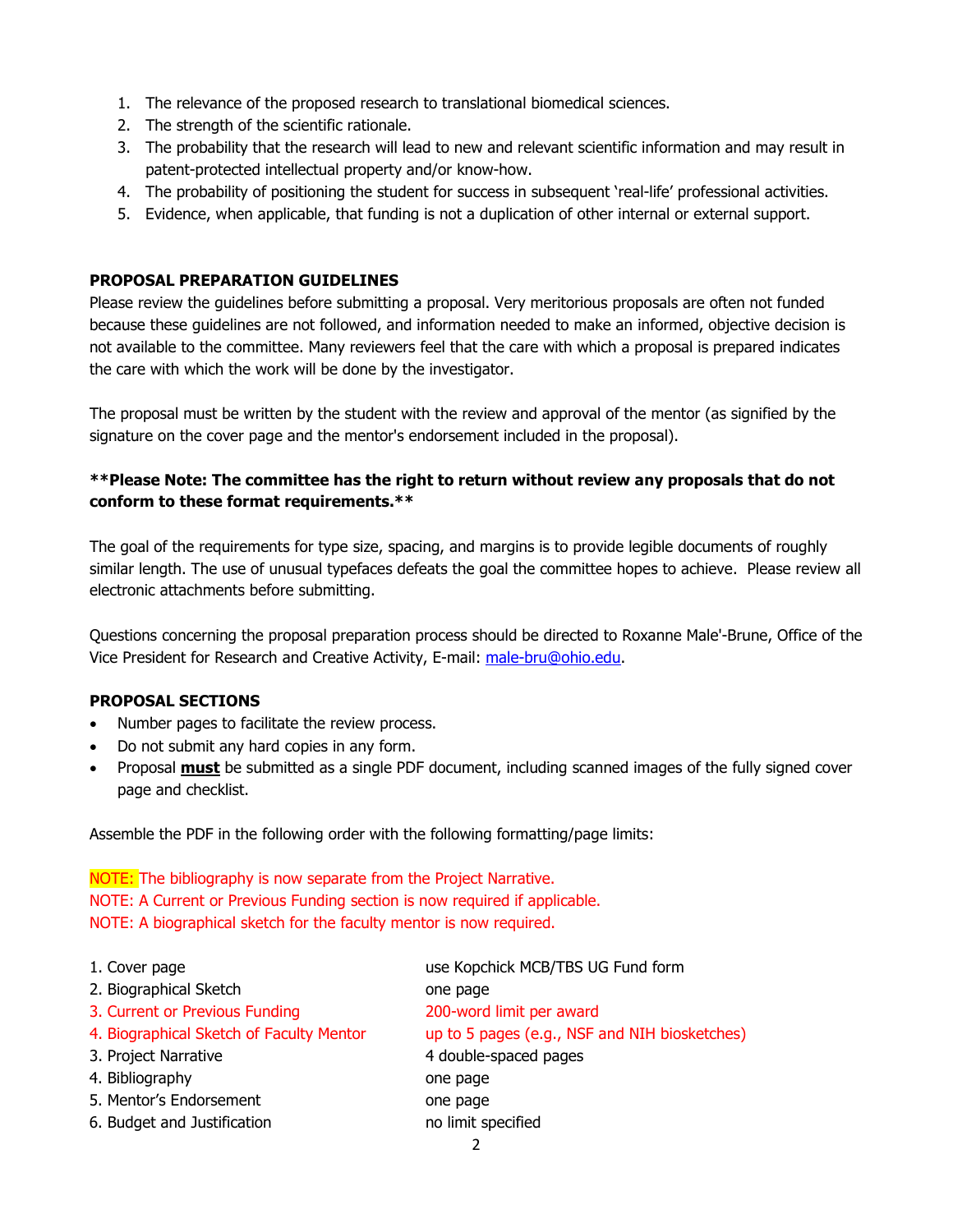The project narrative **must be double-spaced and use 12-point type** that is clear and legible, standard size. Figures, charts, tables, figure legends, footnotes/endnotes in these sections and the bibliography may use a smaller font size and may be single-spaced but **must** be clear and readily legible. **Margins must measure one inch (1") or greater on all sides**.

All other sections: biographical sketch, bibliography, mentor's endorsement letter, budget and justification, and appended materials may be single-spaced in a legible typeface.

# **\*\*Please note: The committee has the right to return without review any proposals that do not conform to these format requirements.\*\***

### **1. Cover Page**

Prepare a cover page (see form below). Signatures **must** be obtained by the applicant and are required on the submitted proposal. The cover page **must** be the first page of the proposal.

If needed, applicants may submit cover pages with electronic signatures or multiple cover pages for individual signatures.

### **2. Biographical Sketch**

Include a one-page biographical sketch of the student's scholarly interests and activities.

The biographical sketch should include the following, preferably in tabular/bulleted format:

- Applicant's Name
- GPA
- Educational training of the student, including: institution, degree, date of completion/anticipated date of graduation
- Publications and presentations
- Relevant coursework
- Language skills (if applicable to the research)
- Honor and awards
- Current, pending, and previous funding

The biographical sketch **must** also include a brief statement of the applicant's long-term plans and how this award will help in achieving these goals.

## **3. Current or Previous Funding**

If appropriate, include up to a 200-word limit description per award for (1) current and previous funding directly related to the project and (2) from a previous Kopchick Award, whether related or not to the current project. For each, include a brief summary of outcomes to date and term of award (i.e., start and end dates).

#### **4. Biographical Sketch of Faculty Mentor**

Include a five-page biographical sketch (e.g., NIH or NSF biosketch).

The biographical sketch should include educational training of the mentor and most recent and relevant publications and presentations, awards, and funding, preferably in tabular or bulleted format.

#### **5. Project Narrative**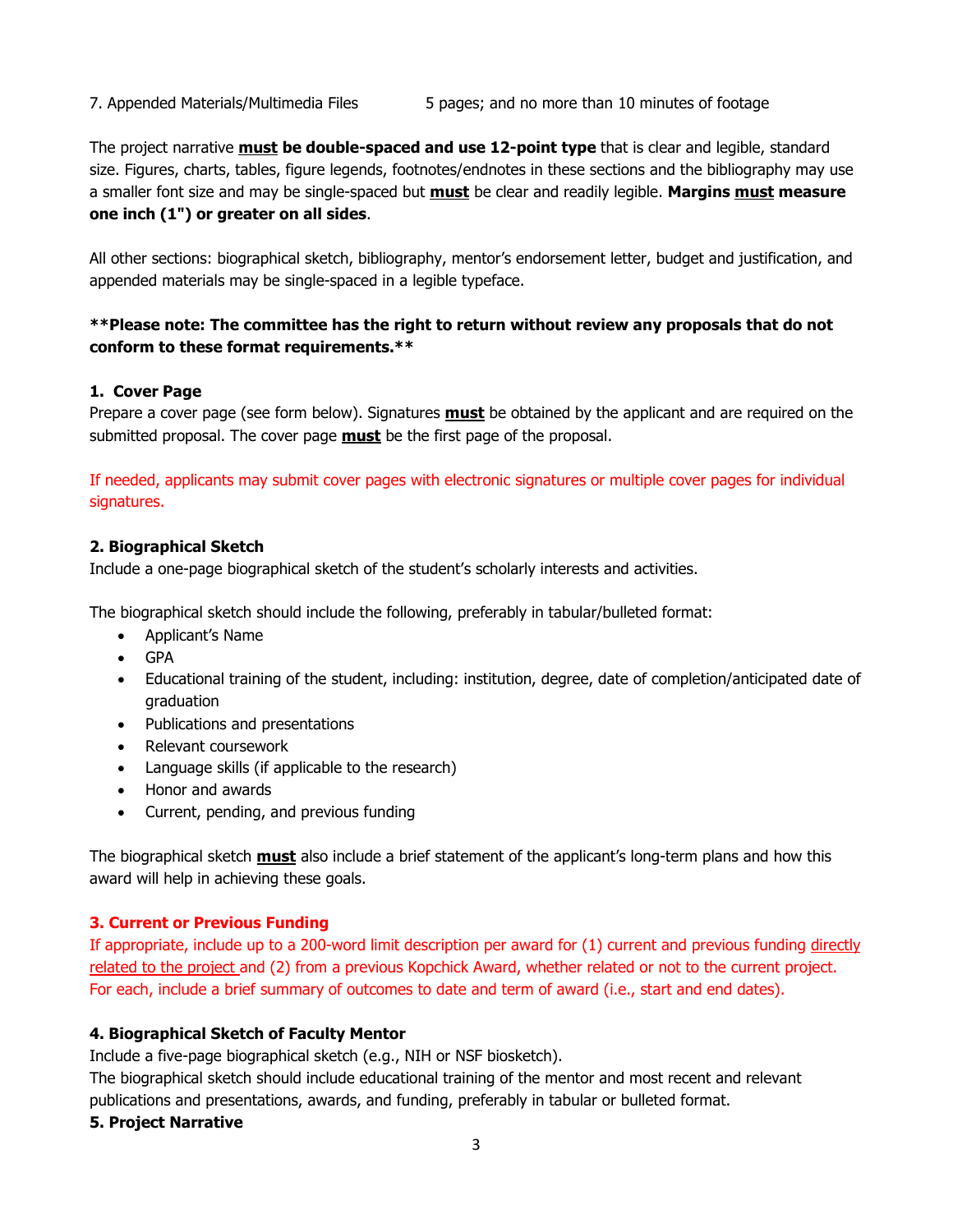The narrative should discuss the main objectives of the research, a brief discussion of the materials and methods to be used to conduct the experiments, and any preliminary data generated.

Importantly, the application must demonstrate the relevance of the proposed research to translational biomedical sciences. For the purposes of this program, translational biomedical sciences is defined as the translation of basic research effectively into enhanced healthcare outcomes for the entire population in fields such as biomedical research, bioengineering, drug development, informatics, communications, health policy and planning.

1. **Objective and scope** of work: "What do you intend to do?" "What will this research, scholarship, or creative activity accomplish?" "What problem does this project address?" "Why does this project need to be done?"

Remember, it is important to contextualize your project in relationship to others' works and to explain how the project differs from previous, related work. "What has previously been done in the area?"

## 2. **Materials/methods**: "How will the work be accomplished?"

Discuss the hypotheses or research questions, operationalization and instrumentation, research sites or context, research design, data collection, preliminary results, and data analysis.

The applicant should clearly state how this project will produce new and relevant scientific information and how this work may result in patent-protected intellectual property and/or know-how.

- 3. **Significance** of the project: "Why is the work important to your field?"
- 4. **Intellectual Property:** "How might this research lead to new innovations?"

NOTE: It is imperative that applicants ensure that all projects are designed such that (1) the project methodology complies with all current restrictions and (2) that the project can feasibly be concluded within a year. Applicants with concerns should contact Roxanne Male'-Brune, male-bru@ohio.edu, prior to submission.

#### **6. Bibliography**

The narrative may include up to 10 references. A carefully selected bibliography can strengthen a proposal by indicating to the reviewer that the applicant is aware of significant and current literature in the field.

**Confidentiality:** If the proposal discloses ideas, practices, or processes for which patent protection will be or is being sought, the word "Confidential" should be placed at the top and bottom of each page that contains such information. Also, the following statement should be placed on the cover sheet immediately above the signature section.

"The data contained in this proposal is confidential and proprietary and shall not be duplicated, used, or disclosed in whole or in part for any purpose other than to evaluate the proposal without the written permission of the author. Permission is hereby granted to the review committee to evaluate this proposal in accordance with its normal procedures, which may include evaluation by evaluators both within and outside the University, with the understanding that written agreement not to disclose the information shall not be required of or obtained from any such evaluators. This restriction does not limit the right of any such evaluators to use information contained in this proposal, if it is obtainable from another source without restriction."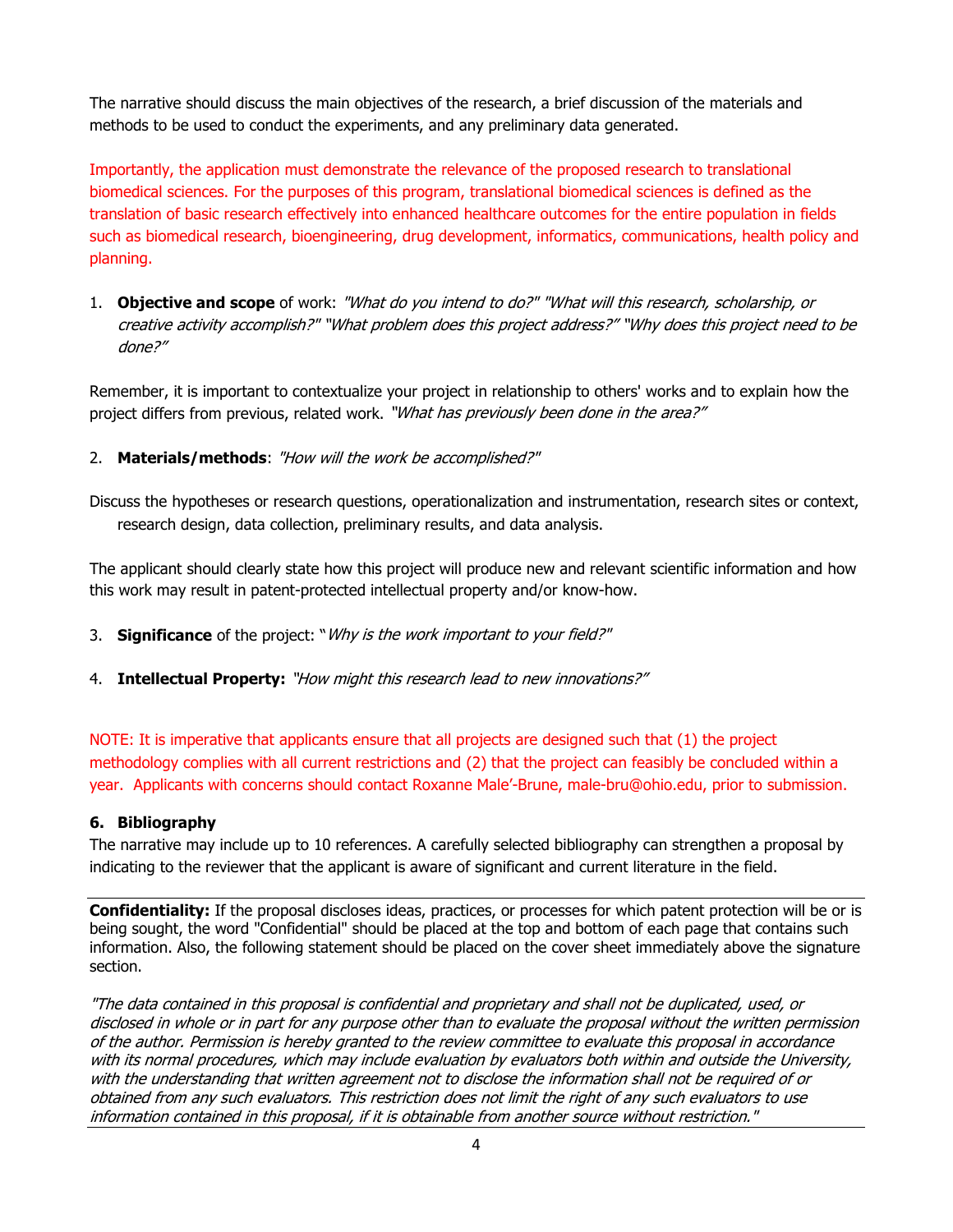### **5. Mentor's Endorsement**

The mentor's endorsement must include: (1) an assessment of the student in relationship to the proposed project and (2) a description of his/her role in the project proposed by the student.

## **6. Budget and Justification**

# Budget expenditures encumbered before the award date will not be reimbursed.

Funds are available for 12 months following notification and account establishment and can cross fiscal years.

This section should include the breakdown of the budget by line items, total budget request, sources of matching funds (if appropriate), and budget justification.

The maximum award is \$1,500.

Students must be enrolled and maintain undergraduate student status during the proposed project period.

**Travel:** Travel expenses **must** be broken down into transportation, meals, and lodging categories, and the basis for the figures must be provided. Where appropriate, use the OU Travel Reimbursement Policy 41.121 to determine limits on travel expenses. Budget requests are scrutinized carefully, and requests, especially for long periods of travel, should reflect efforts to economize.

NOTE: Students who are traveling beyond 100 miles of their Ohio University campus or to another state must register with the Office of Global Opportunities: [Travel Registration | Ohio University](https://www.ohio.edu/goglobal/travel)

For more support on domestic and international travel, risk ratings for destinations and planning an international experience, students are encouraged to contact the Office of Global Opportunities [global.opportunities@ohio.edu.](mailto:global.opportunities@ohio.edu)

• For domestic travel: Meal expenses will be reimbursed as per the U.S. General Services Administration per diem rates, [www.gsa.gov/perdiem.](http://www.gsa.gov/perdiem)\* Federal employees are only eligible for 75 percent of the total M&IE rate for the location to which they are traveling on the first and last day of travel; all other days are reimbursed at 100% the rate.

\*unless the applicant stipulates a lower reimbursement through the Concur system.

- For international travel: Any international travel will need to be fully justified. NOTE: It is imperative that applicants contact the Office of Global Opportunities regarding any international travel to ensure that they are following current guidelines.
	- $\circ$  Meal expenses and hotel rates will be reimbursed as per the U.S. Department of State per diem rates, [https://aoprals.state.gov/web920/per\\_diem.asp.](https://aoprals.state.gov/web920/per_diem.asp)\* \*unless the applicant stipulates a lower reimbursement through the Concur system.
	- $\circ$  The following must also be addressed in the justification for international travel: i. What are potential safety concerns in the region (as noted on the U.S. State Department's travel warning page: [www.travel.state.gov\)](http://www.travel.state.gov/), and how do you propose to take precautions?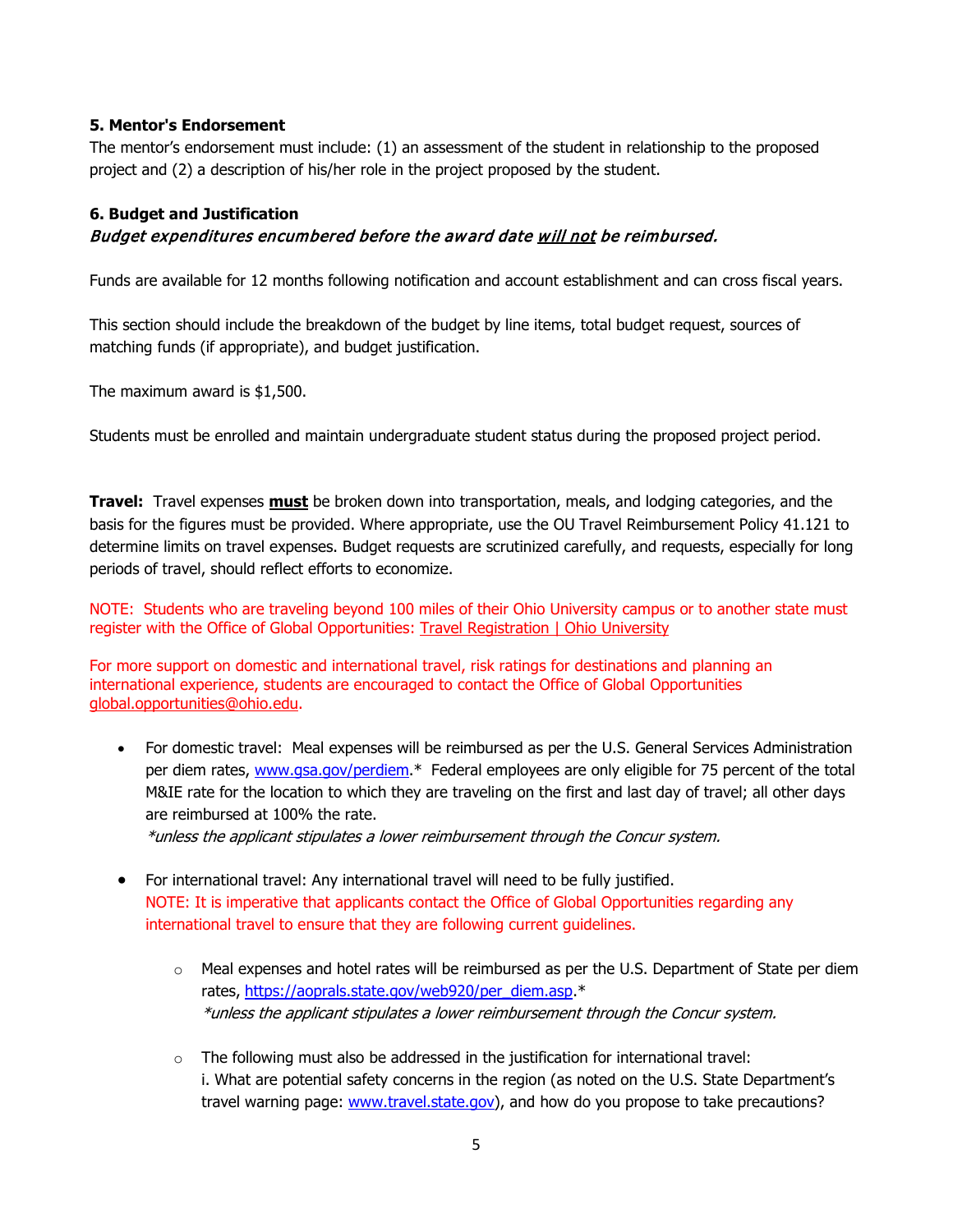ii. According to CDC recommendations [\(http://wwwnc.cdc.gov/travel/](http://wwwnc.cdc.gov/travel/) ) what immunizations must you get prior to arriving in the country and what other measures do you need to take to ensure that you remain in good health abroad? When do you plan on getting these immunizations?

**Please Note**: For all travel arrangements, hotel and airfare must be booked using a p-card and the Concur system. If the vendor does not accept the p-card, then you may pay for the expense out-of-pocket and be reimbursed through the Concur system. Note, some colleges have additional requirements and/or procedures for travel expenses that the applicant/mentor will need to be aware of and follow.

**Equipment:** All major items of equipment, including computers, which are to be purchased with Kopchick MCB/TBS UG funds, should be listed with the estimated cost of each item and components of each item if applicable. Because of limited funds available to the committee, requests for equipment should be made only after a conscientious search has been conducted to determine whether this equipment is already on campus and available through a loan or share arrangement. The duration of use and percent time used, project-based activities supported and inability to secure through other resources should be addressed. For computers, the specifications and capabilities must be stated and justified. Any equipment purchased is the property of Ohio University.

#### **7. Appended Materials/Multimedia Files**

**All appended materials must be submitted electronically as part of the electronic application unless otherwise approved prior to submission.** The Appendix is an appropriate place to provide copies of test instruments, questionnaires, survey forms, and letters of collaboration or financial support.

All materials included in the Appendix should be briefly referenced in the Project Narrative section.

**Applicants are strongly advised to write the Project Narrative such that it is a "stand-alone" document without the reviewer needing to refer back and forth to the Appended Materials.** Supplemental text and figures in the appended materials are not permissible if they clearly seek to circumvent the page limits of the Narrative.

#### **PROPOSAL SUBMISSION**

Submit one **(1) one electronic copy\*** of the proposal (with required signatures) to Roxanne Male'-Brune, Office of the Vice President for Research and Creative Activity: [male-bru@ohio.edu.](mailto:male-bru@ohio.edu) Proposals must be received no later than 4:00 P.M. on the deadline date.

\*Electronic copies **must** be submitted as a **single file** in Adobe Acrobat format (Mac users must include the file extensions .pdf in the file name) and emailed to [male-bru@ohio.edu](mailto:male-bru@ohio.edu) by 4:00 p.m. on the deadline date. Electronic copies **must** contain the entire proposal, including appendix, unless authorized prior to the deadline.

#### **SPECIAL INSTRUCTIONS**

If there is anything about your proposal that requires special handling or consideration, it is essential that you contact Roxanne Male'-Brune, Office of the Vice President for Research and Creative Activity, E-mail: [male](mailto:male-bru@ohio.edu)[bru@ohio.edu.](mailto:male-bru@ohio.edu)

## **REPORTING REQUIREMENTS**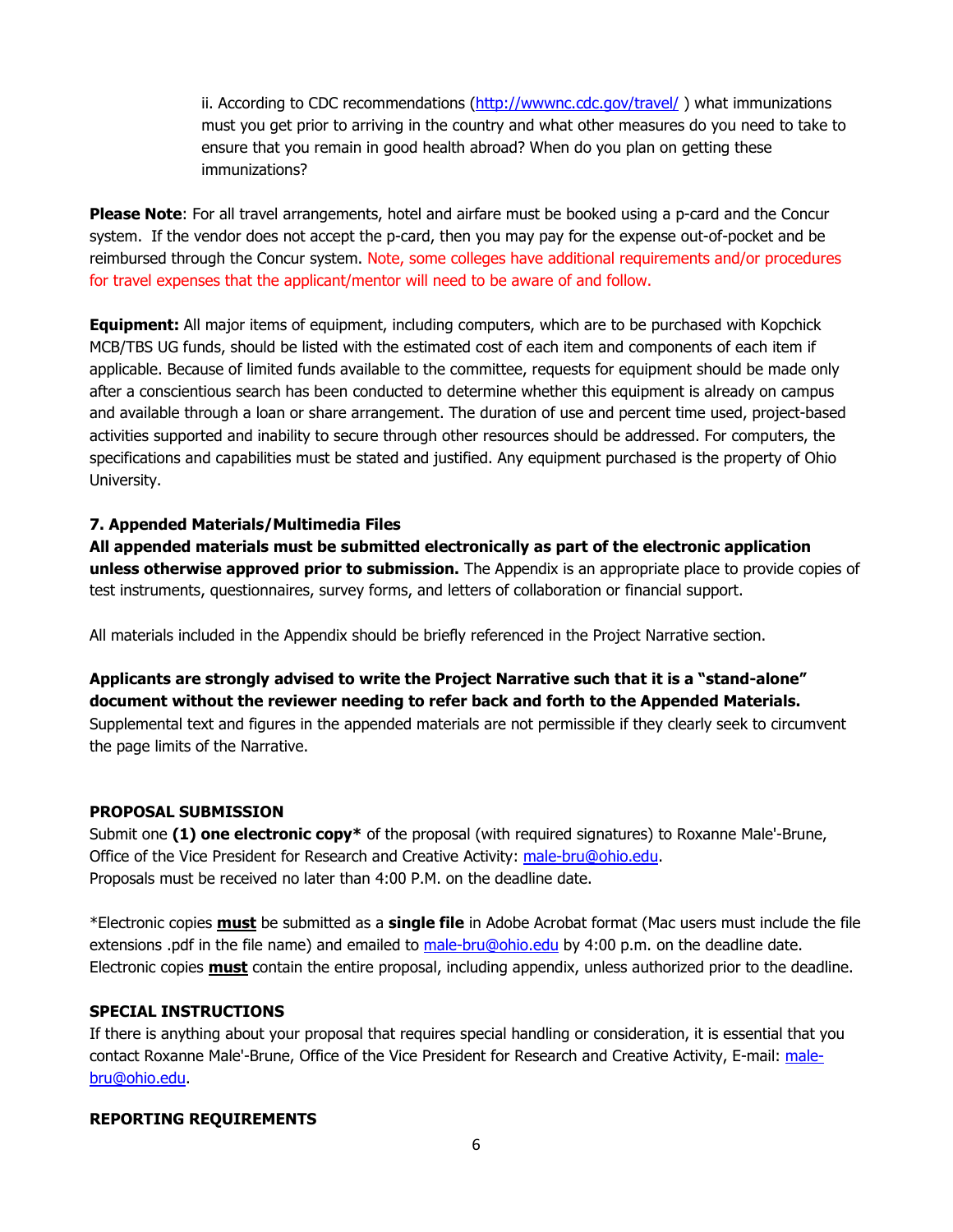A final report that describes significant outcomes, discoveries, or results must be submitted to Roxanne Male'-Brune, male-bru@ohio.edu, within four months following expiration of the award. If this award results in additional, external funds, please list the sponsors and amounts. **No future VP for Research and Creative Activity**‐**funded internal awards will be made to the applicant without receipt of the final report.**

### **\*NOTE- TRAVEL BOOKING/PAYMENTS**

As per University policy, 41.121, all recipients **must** work with their respective department and faculty mentors to access funds. Funds will not be dispersed directly to recipients.